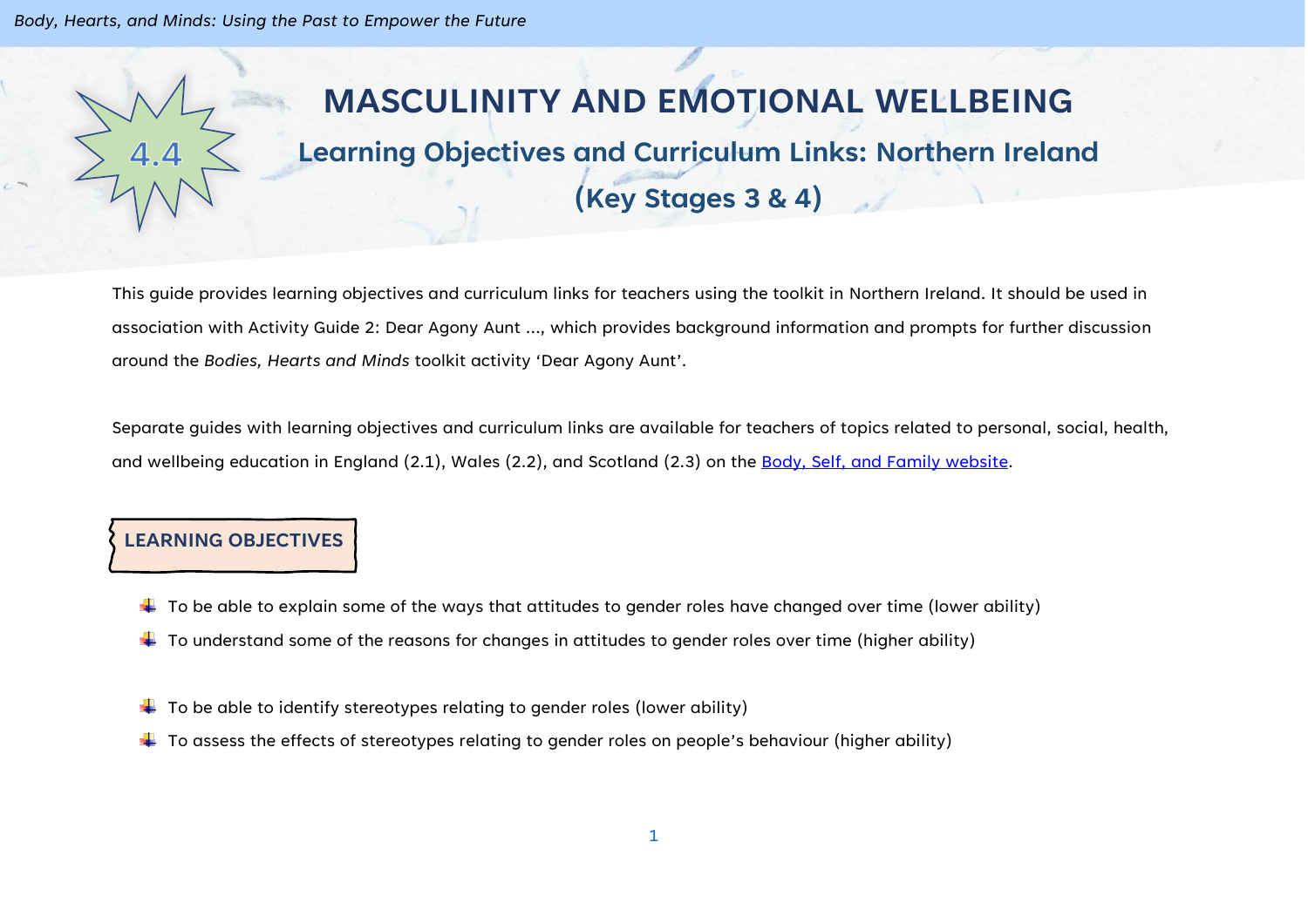- $\downarrow$  To understand some of the reasons why it can be difficult to talk about emotions (lower ability)
- $\ddotplus$  To formulate strategies to help have productive conversations about emotions (higher ability)

**HOW DOES THIS ACTIVITY LINK TO THE CURRICULUM?**

### **Learning for Life and Work: Personal Development (Northern Ireland)**

#### **Key Stage 3 (age 11-14)**

**Pupils should have opportunities to explore the topics and develop the skills listed under each key concept heading.**

| Self-awareness                               | <b>Personal Health</b>                  | <b>Relationships</b>                          |
|----------------------------------------------|-----------------------------------------|-----------------------------------------------|
| Explore and express a sense of self, for     | Explore the concept of Health as the    | Explore the qualities of relationships        |
| example, temperament, feelings and           | development of a whole person, for      | including friendship, for example,            |
| emotions, personal responsibility, personal  | example, defining what makes up a whole | conditions for healthy relationships, types   |
| needs, aspirations etc                       | person, the need to develop physical,   | of relationships, healthy boundaries,         |
|                                              | mental, social, moral, cognitive etc    | gender issues in relationships, etc.          |
|                                              |                                         |                                               |
| Explore personal morals, values and          |                                         | Explore the qualities of a loving, respectful |
| beliefs, for example, the origin of personal |                                         | relationship, for example, how choices        |
| values, developing a moral framework,        |                                         | within a relationship affect both physical    |
| personal integrity etc.                      |                                         | and emotional development, friendships        |
|                                              |                                         | etc.                                          |
| Investigate the influences on a young        |                                         |                                               |
| person, for example, peer pressure, media,   |                                         |                                               |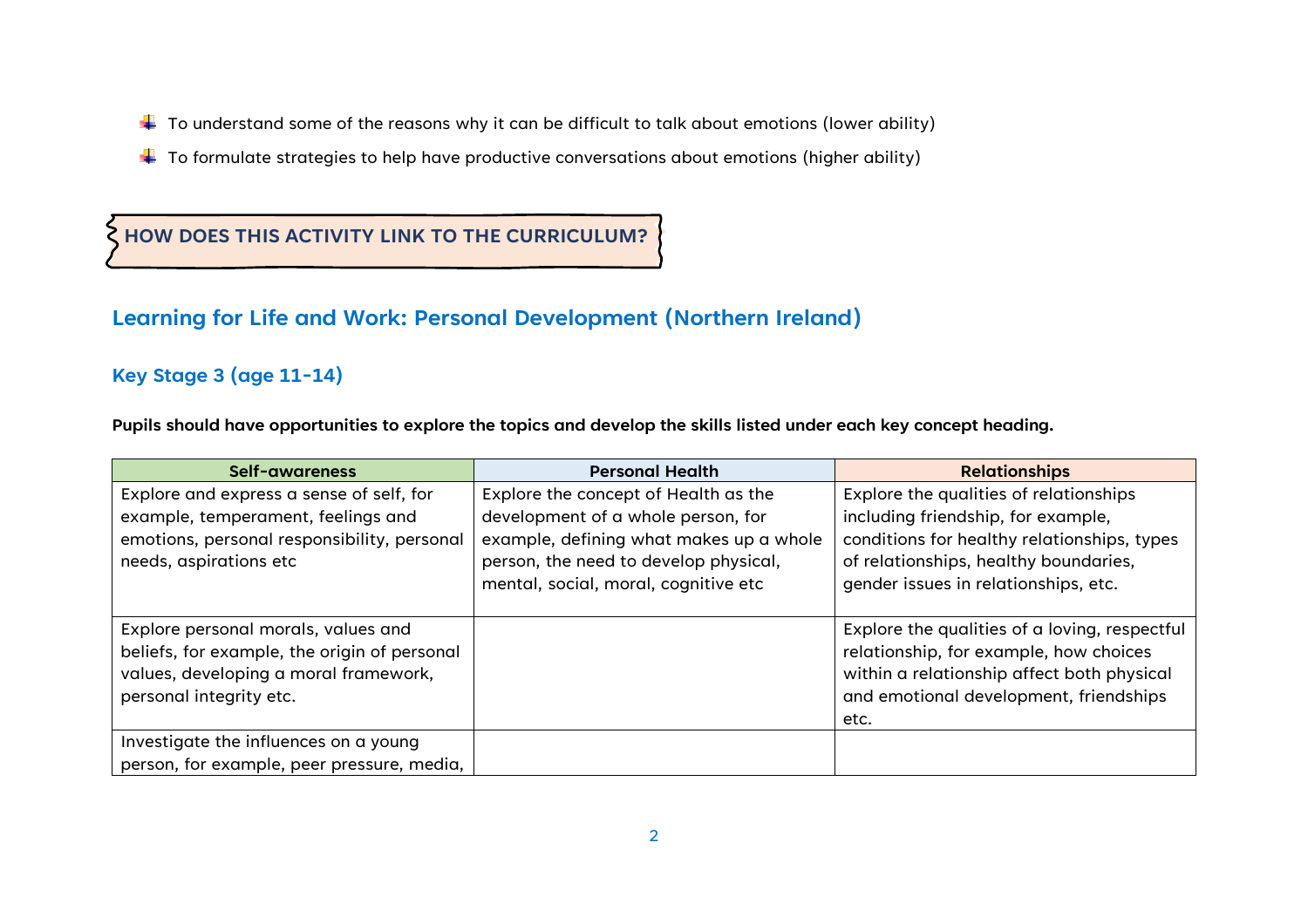| social and cultural trends, fears, anxieties<br>and motivations etc. |                                                                                                                                   |
|----------------------------------------------------------------------|-----------------------------------------------------------------------------------------------------------------------------------|
|                                                                      | Develop strategies to avoid and resolve<br>conflict, for example, active listening,<br>assertiveness, negotiation, mediation etc. |

#### **Generic Learning Outcomes**

Activities in the Hearts, Bodies, and Minds toolkit contribute to the following learning outcomes that require the demonstration of skills and application of knowledge and understanding of Personal Development. Pupils should be able to:

- research and manage information effectively to investigate PD issues;
- show deeper understanding by thinking critically and flexibly, solving problems and making informed decisions;
- demonstrate creativity and initiative when developing ideas and following them through;
- work effectively with others;
- demonstrate self-management by working systemically, persisting with tasks, evaluating and improving own performance.